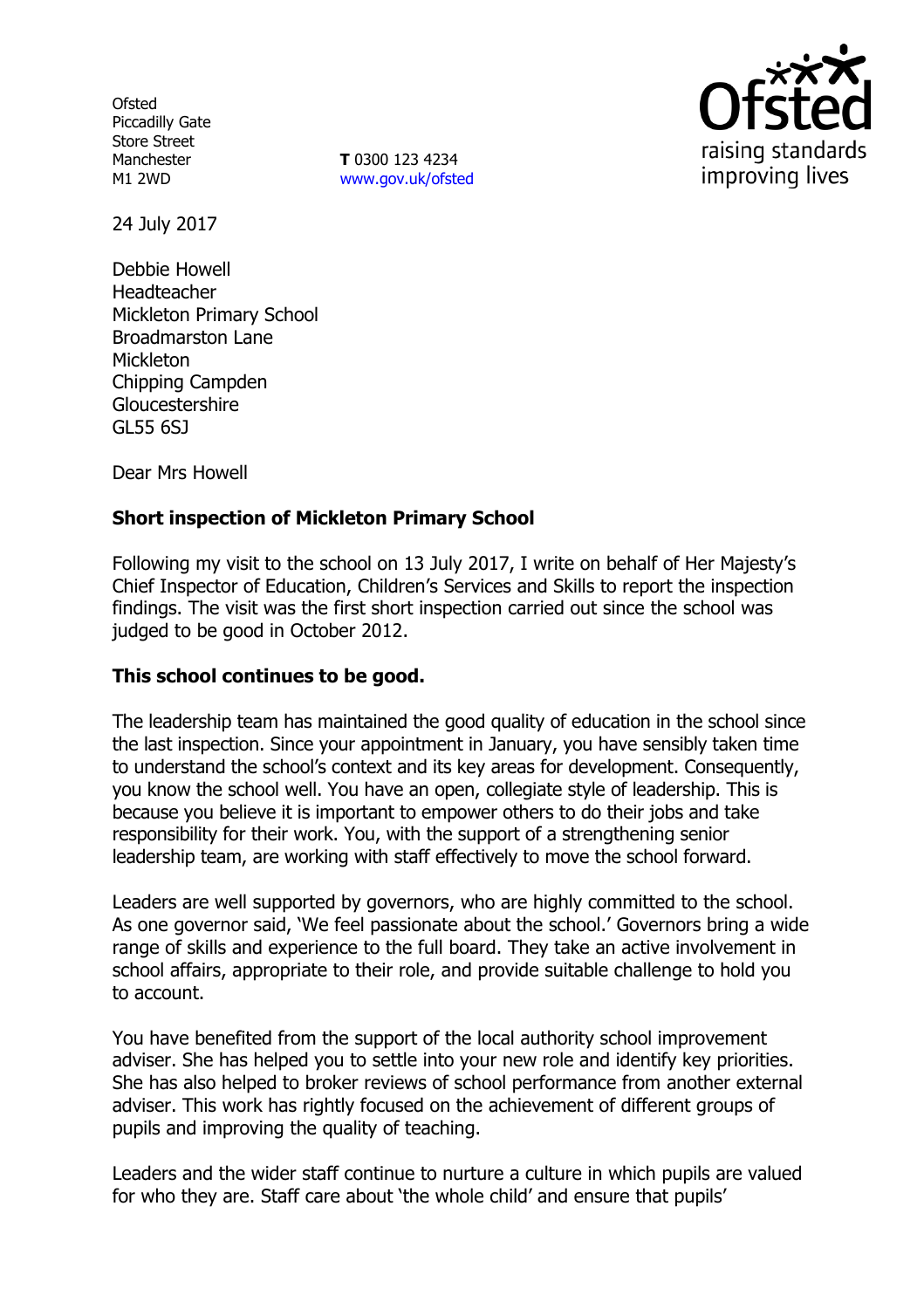

educational experience is rich and diverse. At this school, learning is regarded as something to be enjoyed. Classrooms and corridors are bright, vivid and welcoming, showcasing pupils' work and acting as an additional learning resource. Pupils respond well to this environment and work enthusiastically as a result.

You recognise the importance of establishing a good relationship with parents. For example, you greet parents each morning at the school gates as pupils come into school. However, there is a minority of parents who do not think that communication is good enough between school and home. They do not always feel well informed about leaders' decisions, even though these decisions are taken in good faith and the best interests of pupils.

Steady, focused leadership that draws on the strengths of staff is helping to maintain the good quality of teaching. This helped to stabilise teaching when experienced staff left and new staff joined the school. Leaders monitor teaching closely to identify weaknesses and provide professional development to staff according to need. Staff have high expectations of pupils and manage behaviour well, so that pupils are ready for learning. As a result, pupils in most year groups achieve well across the curriculum.

At the beginning of the inspection, we agreed on the key lines of enquiry to be considered during the day. These included establishing the effectiveness of actions taken to raise the achievement of pupils throughout the school, including early years. We also considered whether safeguarding is effective. These lines of enquiry are considered below under 'Safeguarding' and 'Inspection findings'.

## **Safeguarding is effective.**

Leaders take a pragmatic, serious view of safeguarding because they understand its importance. This is why you commissioned an external audit of safeguarding when you took up post. Consequently, you and the deputy designated safeguarding lead have ensured that staff are appropriately trained in child protection and that systems are fit for purpose. Checks to ensure that staff are suitable to work with children are complete and up to date. You have made it clear that staff should report any concerns, however small they may be. Staff know the procedure to follow and whom to speak to should they have concerns.

Pupils who spoke with me reported that they feel safe in school, as do most of the pupils who responded to the pupil survey issued during the inspection. This is because the school site is secure and there are staff they can talk to if they have any worries. It is also because the large majority of pupils agree that bullying is rare and dealt with effectively when it does occur. One pupil told me, 'It is chased up really quickly.' Nearly all parents who responded to the online survey Parent View agree that their children are safe in school.

Site security has recently improved as new, more effective, gates have been installed. Staff also have a good line of sight from the main offices, which helps with monitoring of visitors on to the school site.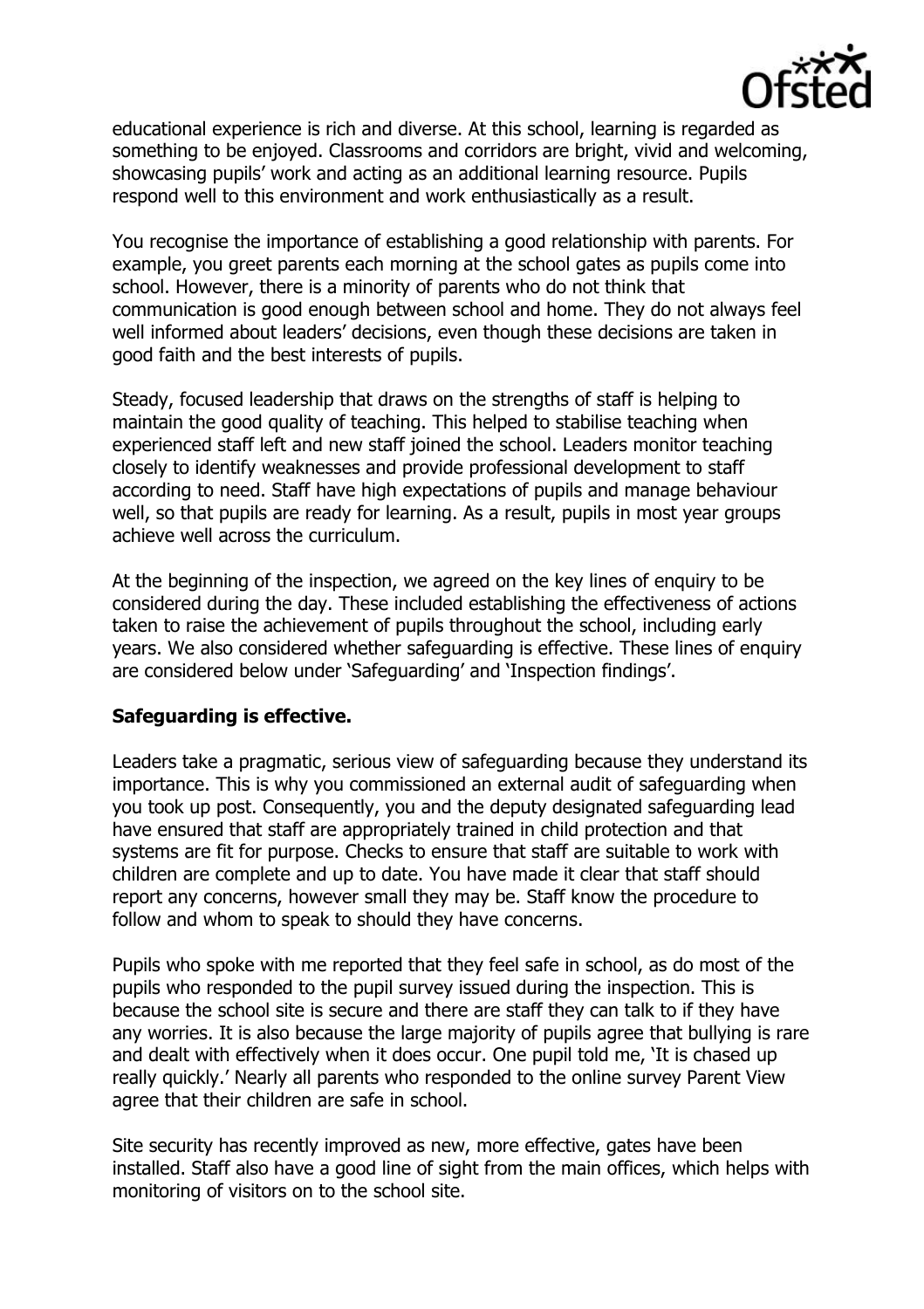

# **Inspection findings**

- Pupils in key stage 2 are achieving well across a range of subiects. Pupils who left the school in 2016 made progress in reading, writing and mathematics that was in line with the national average. Current Year 6 pupils have made good progress in all their subjects; they are expected to achieve at a higher level in the national tests than last year's pupils. External moderation has confirmed your assessments of writing.
- $\blacksquare$  The work of key stage 2 pupils shows that pupils of different abilities are being set interesting and challenging tasks. Teachers use their subject knowledge and understanding of the pupils to set work that meets different pupils' needs. They also provide a variety of resources to assist pupils. For example, teaching assistants work effectively with pupils who have special educational needs and/or disabilities by helping them to scaffold their writing.
- **Pupils are provided with a good opportunities to develop their knowledge and** skills in non-core subjects such as science, history and geography. They study interesting topics. For example, pupils learn about why rivers are important, and can describe how water cycles work and their importance to maintaining life on the planet.
- Disadvantaged pupils, including those who are most able, make comparable progress with their peers. This is because they enjoy their learning. They are guided and encouraged by teachers to engage with the work and think about how to make it better. Consequently, they take as much pride in their work as their peers. The large quantity of work produced by pupils is neatly presented and well laid out.
- You have carefully analysed the achievement of different groups of pupils across the school and identified where action most needs to be taken. As a result, you know that pupils in Year 2 are currently not making the progress that they are capable of. This is because behaviour, resources and pupil groupings are not yet being managed to best effect.
- Furthermore, you are disappointed with pupils' outcomes in the most recent Year 1 phonics screening check, which are below average. This has prompted you to investigate the causes for this underperformance so you can take appropriate action.
- Children in the early years are making good progress. This is because staff manage a full range of activities and resources effectively to capture children's interests. Children work independently, for example building towers from blocks, or in groups where they need to negotiate and compromise. Adults are well deployed to assist small groups of pupils develop their writing and mathematics.
- Staff monitor and track children's progress closely and use ongoing assessment to form an accurate, detailed understanding of their needs.
- Eighty-eight per cent of current children in Reception achieved a good level of development in 2017. This is significantly higher than previous years and is likely to compare well with the national average. Early years assessments have been moderated externally and judgments verified.